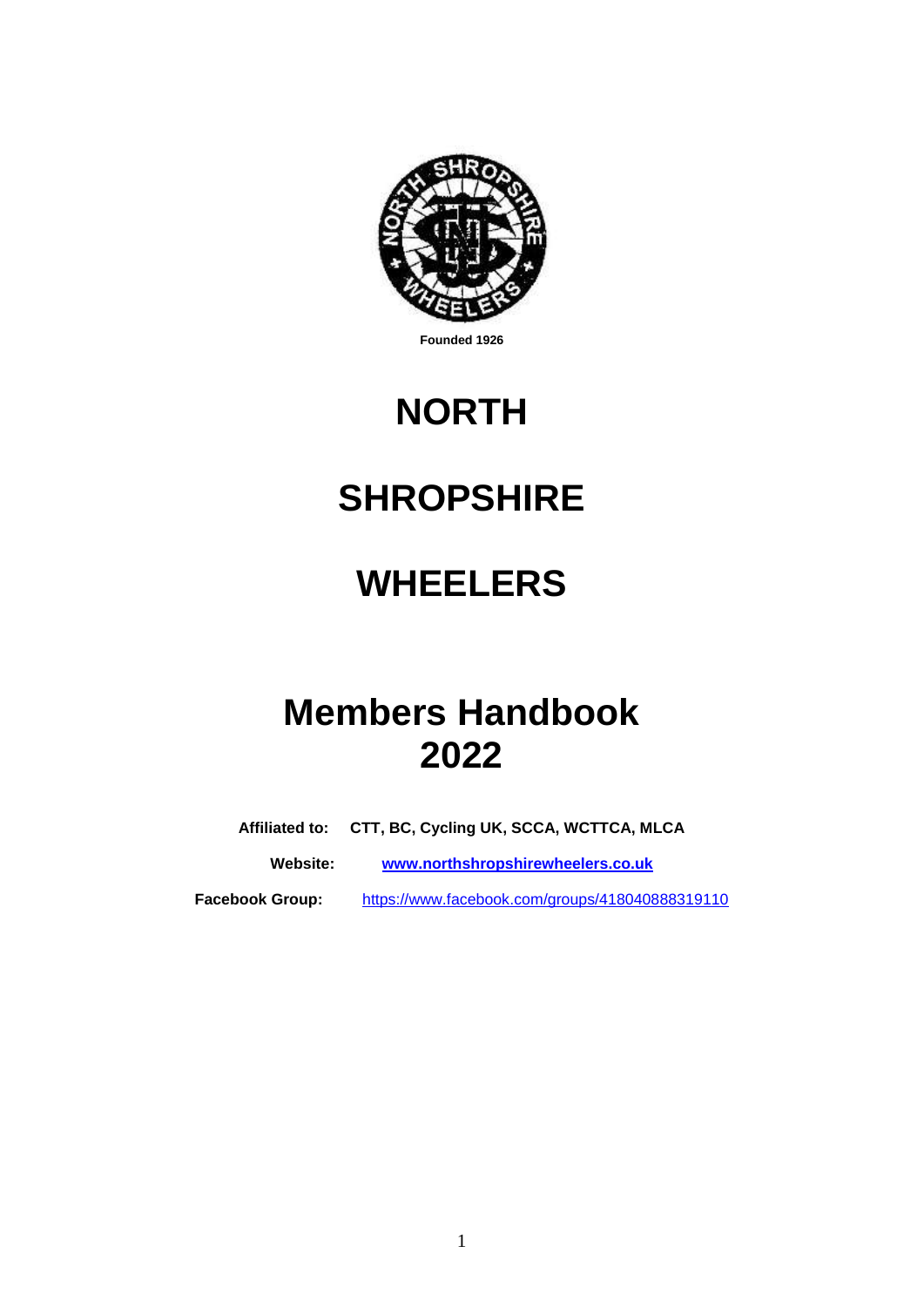### **Club Officials 2022**

#### **President:** Ian Hassall

28 Mercer Close, Malpas, Cheshire, SY14 8QR Tel: 07946 386728 email: [ihassall28@googlemail.com](mailto:ihassall28@googlemail.com)

**Chairperson:** Terry Price Wallington Cottage, Wallington Lane, Worthenbury, Wrexham, LL13 0AL Tel: 07463 301402 email: tj.price73@tiscali.co.uk

**General Secretary:** Les Boughey Fir Tree House, Lower Heath, Whitchurch, Shropshire, SY13 2BG Tel: 07850 744335 email: sales@centralcropsprayers.co.uk

**Treasurer:** Steve Smout 37 Blackmore Grove, Whitchurch, Shropshire, SY13 1RR Tel: 01948 666325 email: booandsteve@talktalk.net

**Time Trial Secretary:** James Neale 1 Wilfred Owen Close, Market Drayton, Shropshire, TF9 1PP Tel: 07745 932033 e-mail: [jamescn1000@gmail.com](mailto:jamescn1000@gmail.com)

**BC Secretary:** Steve Smout 37 Blackmore Grove, Whitchurch, Shropshire, SY13 1RR Tel: 01948 666325 email: booandsteve@talktalk.net

**Club Runs Secretary:** Edwin Hargraves 22 Trentham Road, Wem, Shropshire, SY4 5HN Tel: 01939 235556 email: sandehargraves@googlemail.com

**Social Secretary:** Christine Whitehurst Felsted, 4 Well Farm Close, Malpas, Cheshire, SY14 8QW Tel: 01948 860333 email: [mrs.chris333@gmail.com](mailto:mrs.chris333@gmail.com)

**Press Secretary:** Elaine Langley Wallington Cottage, Wallington Lane, Worthenbury, Wrexham, LL13 0AL Tel: 07721 767991 email: elainelangley456@gmail.com

> **Membership Secretary:** Dave Drew 4 Pantulf Road, Wem, Shropshire, SY4 5LT Tel: 01939 234073 email: drew5lt@btinternet.com

**Mountain Bike Secretary:** Mark Sumner The Croft, School Lane, Bronington, Whitchurch, Shropshire, SY13 3HN Tel: 07815 599975 email: puppetplay@hotmail.co.uk

> **Committee:** Dave Wilson Tel: 01948 841553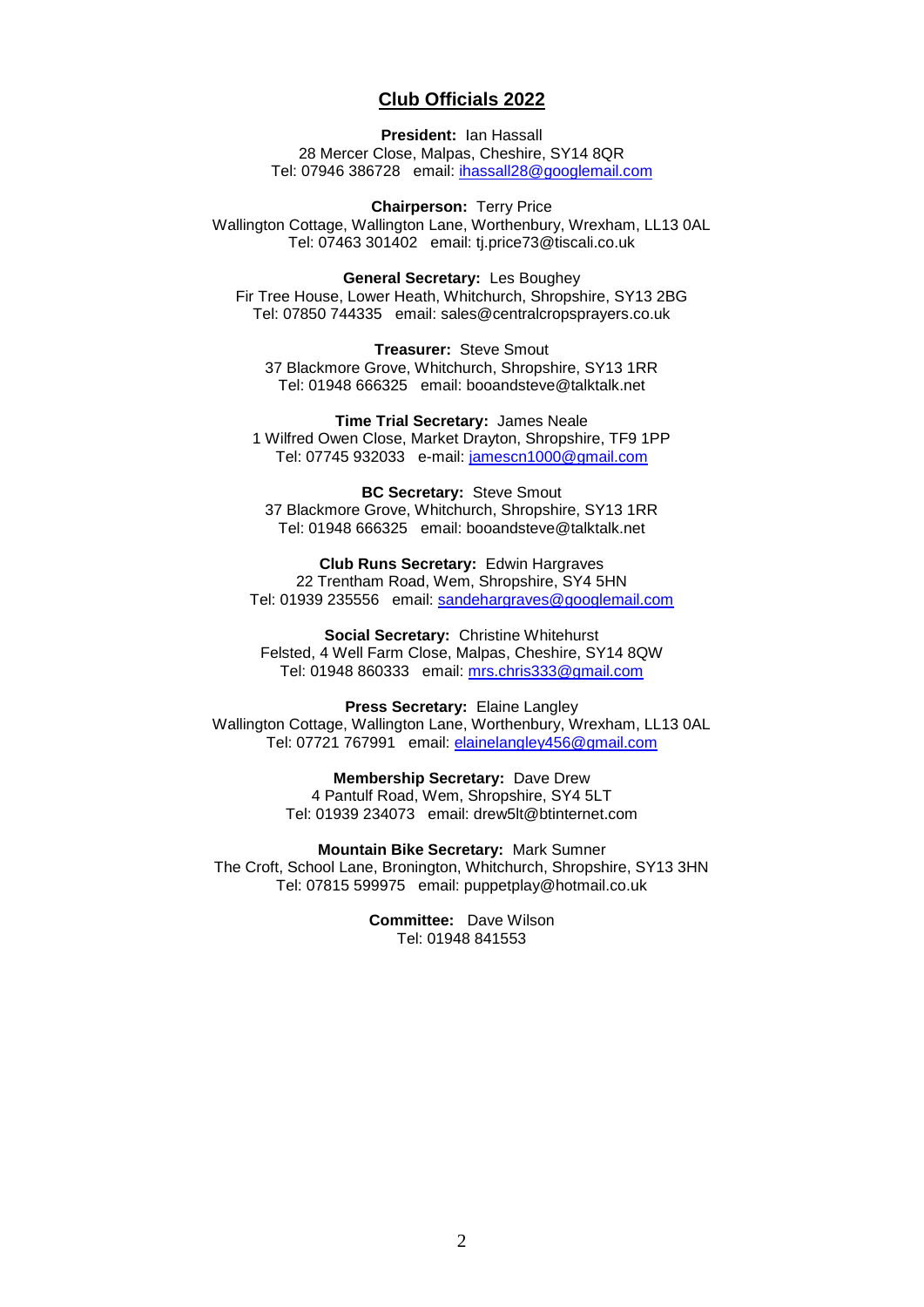#### **Additional Committee Roles 2022**

#### **Newsletter Editor**

Christine Whitehurst Felsted, 4 Well Farm Close, Malpas, Cheshire, SY14 8QW Tel: 01948 860333 email: [mrs.chris333@gmail.com](file:///C:/Users/Morag/AppData/Local/Packages/microsoft.windowscommunicationsapps_8wekyb3d8bbwe/LocalState/LiveComm/f62dc6ecf2c592fe/120712-0049/Att/20000131/mrs.chris333@gmail.com)

#### **Timekeepers**

Dave Drew 4 Pantulf Road, Wem, Shropshire, SY4 5LT Tel: 01939 234073 email: drew5lt@btinternet.com

Edwin Hargraves 22 Trentham Road, Wem, Shropshire, SY4 5HN Tel: 01939 235556 email: sandehargraves@googlemail.com

Mo Cliff

41 Belton Road, Whitchurch, Shropshire SY13 1HZ Tel: 01948 663398 email: [mo54bry@googlemail.com](mailto:mo54bry@googlemail.com)

#### **Open 25 TT Event Secretary**

Elaine Langley Wallington Cottage, Wallington Lane, Worthenbury, Wrexham, LL13 0AL Tel: 07721 767991 email: elainelangley456@gmail.com

> **Website Editors** Elaine Langley & Beth Langley

> > **SCCA Delegates** James Neale

**WCTTCA Delegates** Terry Price, Phil Guy

#### **MLCA Delegate**

Elaine Langley

**Honorary Life Members** Ian Hassall, Malcolm Woolley, Morag Cliff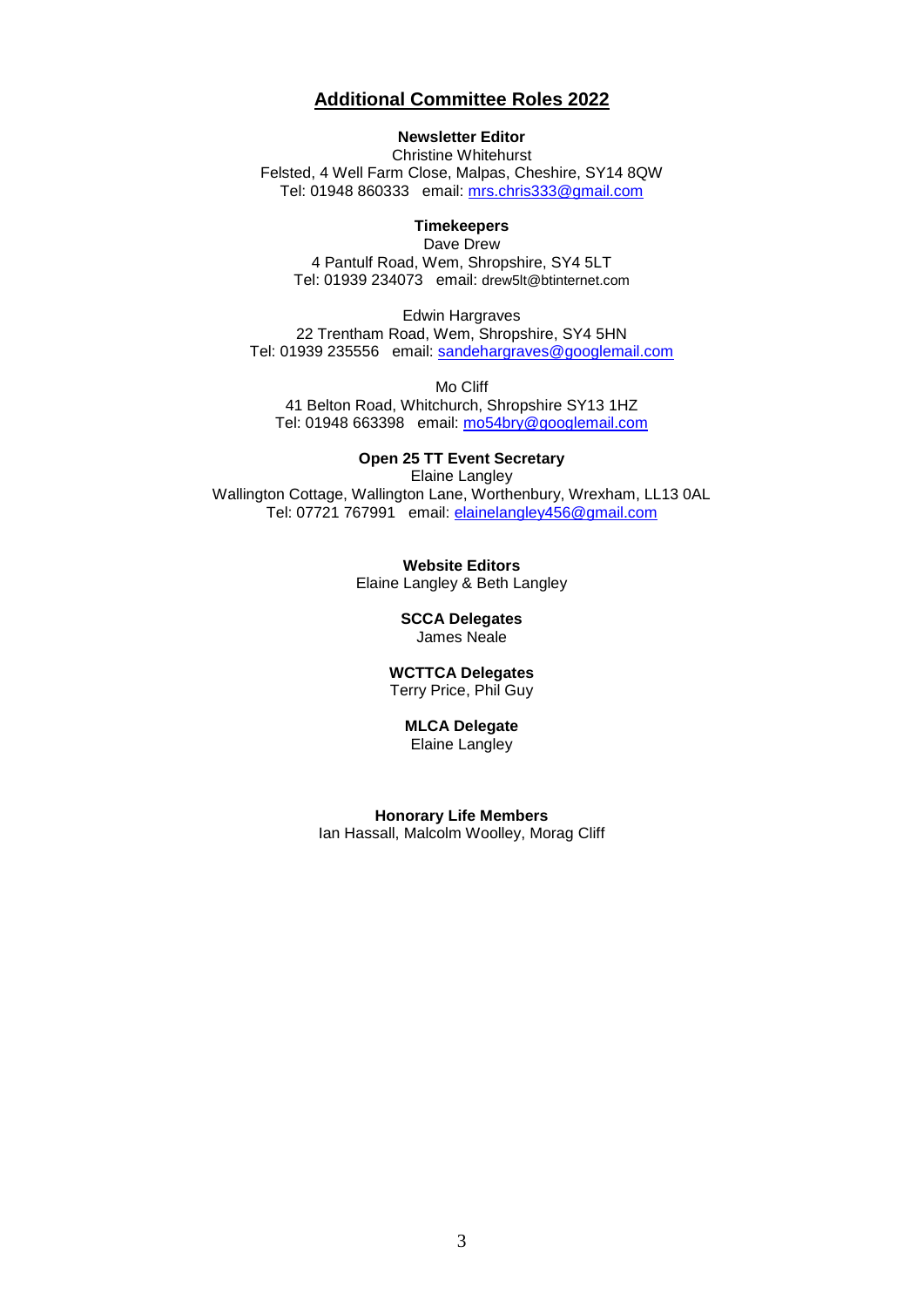#### **NSW Club Events 2022**

| <b>Date</b>  | <b>Event</b>                                                                      | <b>Course</b>       | <b>Time of Start</b> |
|--------------|-----------------------------------------------------------------------------------|---------------------|----------------------|
| Sun 13/03/22 | Club 2-up 10 TT                                                                   | D32/10              | 09.00 hrs            |
| Sun 20/03/22 | Hilly 19 mile TT                                                                  | D <sub>19</sub> /2  | 09.00 hrs            |
| Wed 04/05/22 | Club 10 Hawkstone                                                                 | D310/2              | 19.00 hrs            |
| Wed 11/05/22 | Club 10 Prees                                                                     | D32/10              | 19.00 hrs            |
| Wed 18/05/22 | Club 10 Prees                                                                     | D32/10              | 19.30 hrs            |
| Wed 25/05/22 | Club 10 Prees                                                                     | D32/10              | 19.30 hrs            |
| Wed 01/06/22 | Club 10 Prees                                                                     | D32/10              | 19.30 hrs            |
| Wed 08/06/22 | Club 10 Hawkstone                                                                 | D310/2              | 19.30 hrs            |
| Sun 12/06/22 | Club Championship 50<br>(Incorp in WCTTCA 50 see CTT handbook)                    | D50/3R              | 07.00 hrs            |
| Wed 15/06/22 | Club 10 Prees                                                                     | D32/10              | 19.30 hrs            |
| Wed 22/06/22 | Club 25 Battlefield                                                               | D25/20              | 19.00 hrs            |
| Wed 29/06/22 | Club 10 Prees                                                                     | D32/10              | 19.00 hrs            |
|              | Sun 03/07/22 Club Championship 100<br>(Incorp in SCCA/WCTTC 100 see CTT handbook) | D <sub>100</sub> /7 | 06.00 hrs            |
| Wed 06/07/22 | Club 10 Hawkstone                                                                 | D310/2              | 19.30 hrs            |
| Wed 13/07/22 | Club Championship 25 Battlefield                                                  | D <sub>25</sub> /20 | 19.00 hrs            |
| Wed 20/07/22 | Club 10 Prees                                                                     | D32/10              | 19.30hrs             |
| Wed 27/07/22 | Club Championship 10 Prees                                                        | D32/10              | 19.30 hrs            |
| Wed 03/08/22 | Club 10 Prees                                                                     | D32/10              | 19.30 hrs            |
|              | Wed 10/08/22 Club 10 Prees                                                        | D32/10              | 19.00 hrs            |
| Wed 17/08/22 | Club 10 H'stone                                                                   | D310/2              | 19.00 hrs            |
| Wed 24/08/22 | Club Hillclimb                                                                    | D0/16               | 19.00 hrs            |
| Sun 11/09/22 | Club <sub>25</sub><br>(Incorp in WCTTCA 25 see CTT handbook)                      | D25/23T             | 07.30 hrs            |

## **NSW Open Events 2022**

| <b>Date</b>          | Event | Course  | <b>Time of Start</b> |
|----------------------|-------|---------|----------------------|
| Sun 28/08/22 Open 25 |       | D25/23T | 08.00 hrs            |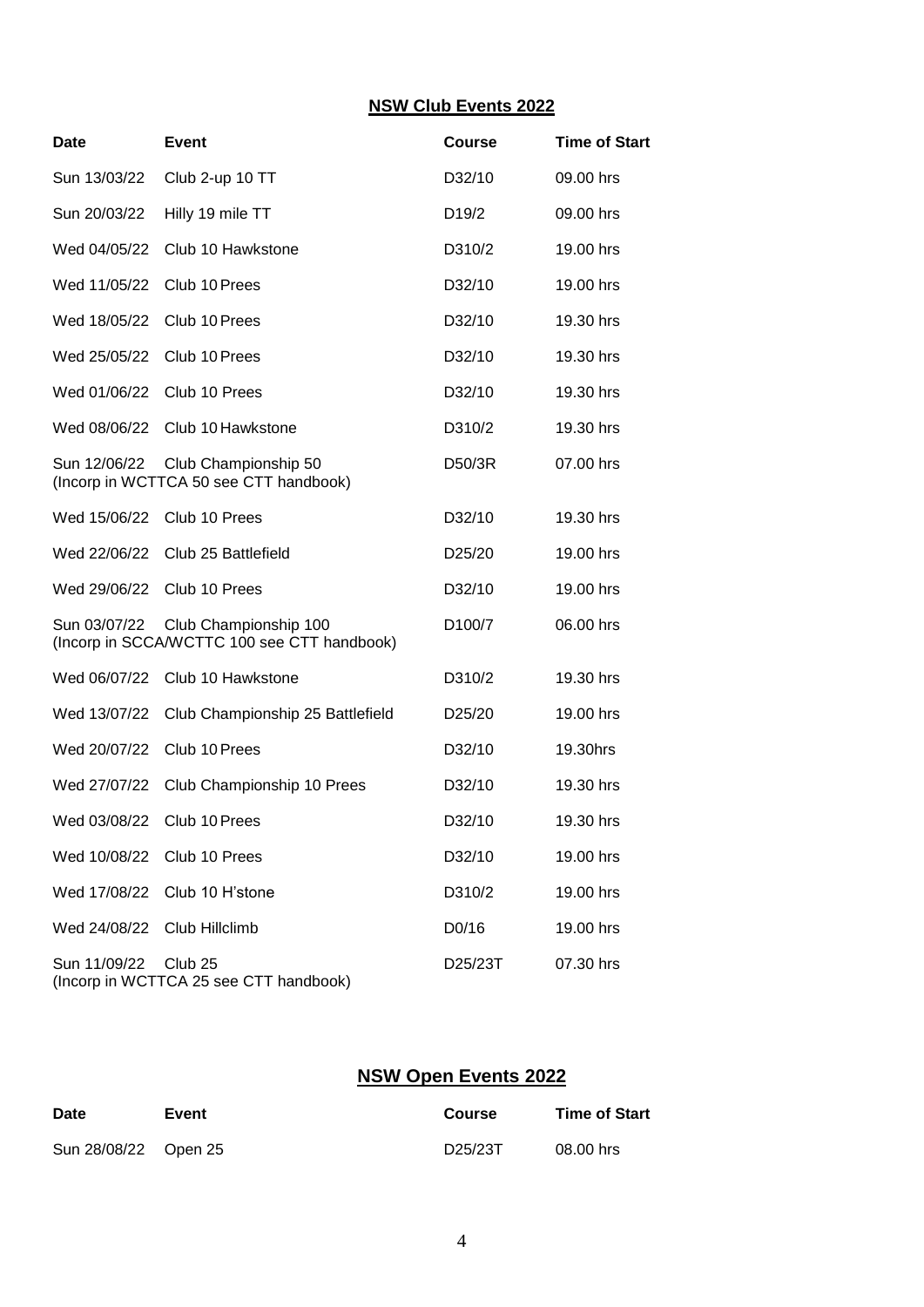# **N.S.W. Club Trophy Winners 2021**

| <b>Trophy</b>                                                                      | <b>Time/Distance</b> | Winner                 |
|------------------------------------------------------------------------------------|----------------------|------------------------|
| <b>BAR.</b> Shield                                                                 |                      | Not Awarded            |
| Handicap BAR. Trophy                                                               |                      | Not Awarded            |
| <b>Veterans BAR Trophy</b>                                                         |                      | Not Awarded            |
| Bryan Collins Memorial Trophy<br>Ladies BAR                                        |                      | Not Awarded            |
| Junior BAR Trophy<br>(Donated by Norman & Eileen White)                            |                      | Not Awarded            |
| 24 Hour Trophy                                                                     |                      | Not awarded            |
| Ethel Howard 12 Hour Memorial Cup<br>(Donated by the Gornall Family)               |                      | Not awarded            |
| Norman White Memorial '100' Trophy - Championship 100                              |                      | Not Awarded            |
| Jim Hopwood Memorial '50' Cup - Championship 50<br>(Donated by the Hopwood Family) | 2.21.42              | Les Boughey            |
| Jim Gresty Memorial '25' Cup - Championship 25<br>(Donated by Mrs Helen Gresty)    | 1.04.55              | <b>Andrew Clarke</b>   |
| Barry Ralphs Memorial '10' Cup - Championship 10<br>(Donated by Mrs Pat Lovatt)    | 24.28                | Gareth Brookes         |
| Edward Jones '25' Cup                                                              | 58.03                | <b>Andrew Clarke</b>   |
| Jack Duckers Points Trophy<br>(Donated by Mrs P Duckers)                           |                      | <b>Gareth Brookes</b>  |
| Jack Duckers Veterans Points Trophy<br>(Donated by Mrs P Duckers)                  |                      | <b>Gareth Brookes</b>  |
| Jack Duckers Ladies Points Trophy                                                  |                      | Elaine Langleyt        |
| Mens 10 Mile Points Shield                                                         |                      | Gareth Brookes         |
| Ladies 10 Mile Points Cup                                                          |                      | Elaine Langley         |
| Junior 10 Mile Points Shield<br>(Donated by Doug & Kath Booker)                    |                      | Not Awarded            |
| MTB 10 Mile Points Trophy                                                          |                      | Not Awarded            |
| Best improvement in 10 Series Road Bike                                            |                      | lan Beckett            |
| Best Improvement in 10 Series MTB                                                  |                      | Not Awarded            |
| Road Bike Hillclimb Cup                                                            | 2.46                 | <b>Richard Cordova</b> |
| Mountain Bike Hillclimb Cup                                                        |                      | Not Awarded            |
| 'Star' Trophy<br>(Donated by Neville and Janet Green)                              |                      | Not Awarded            |
| Wes Edge Memorial Trophy<br>(Donated by Mrs S Edge)                                |                      | <b>Terry Price</b>     |
| Arthur Oakley Clubman of the Year Trophy<br>(Donated by Arthur Oakley)             |                      | Mo Cliff               |
| 'Mudsurfers' Trophy                                                                |                      | Not awarded            |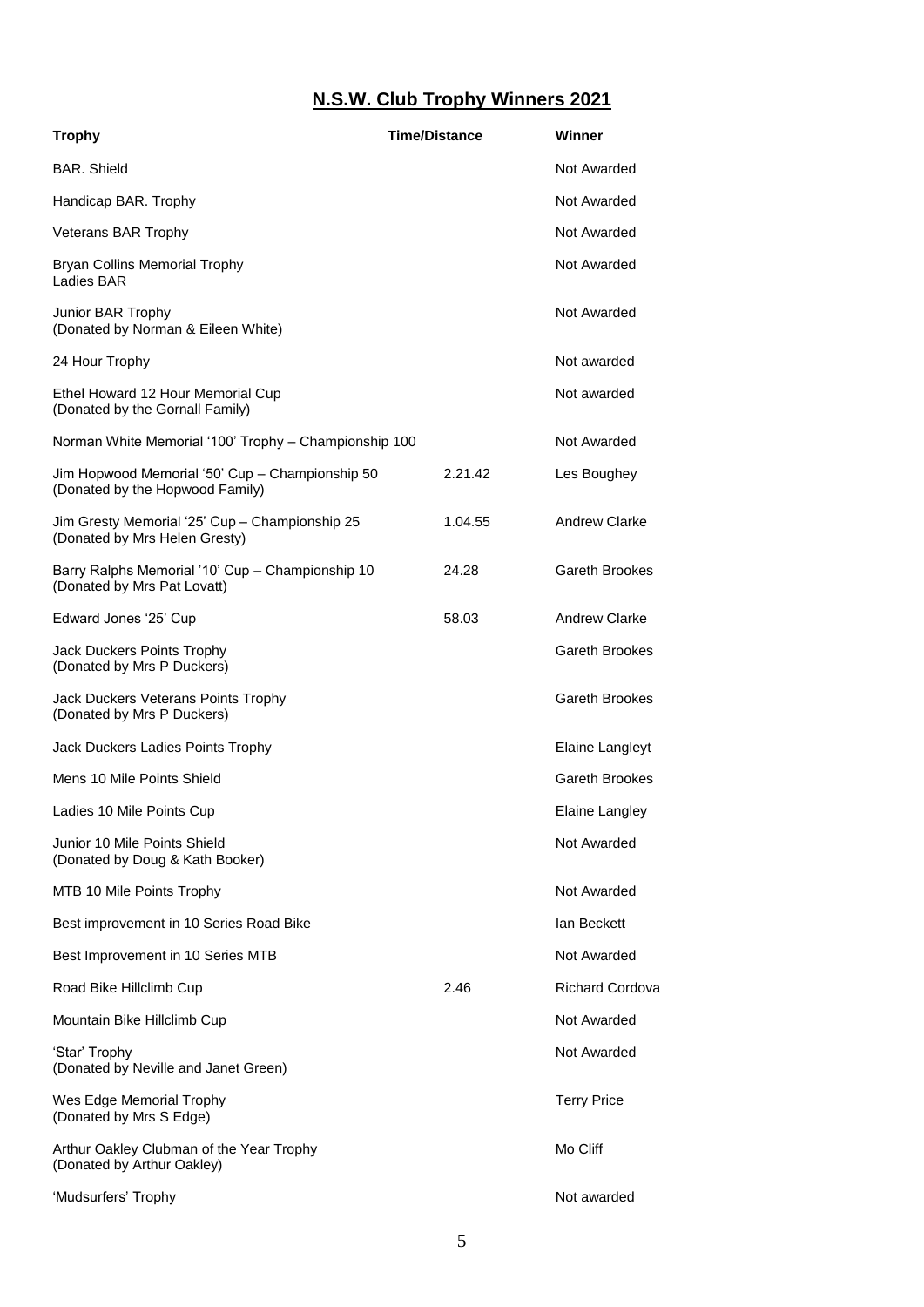# **NSW Club Records**

| Men                          |                                      |          |      |
|------------------------------|--------------------------------------|----------|------|
| 10 miles Bicycle             | A Roberts                            | 20.19    | 1999 |
| 10 miles MTB                 | L Vallance                           | 24.06    | 2000 |
| 10 miles Tricycle            | E. Hargraves                         | 27.48    | 2014 |
| 25 miles Bicycle             | A Roberts                            | 51.46    | 1999 |
| 30 miles Bicycle             | A Roberts                            | 1.06.08  | 1998 |
| 50 miles Bicycle             | A Roberts                            | 1.46.43  | 1998 |
| 100 miles Bicycle            | D White                              | 3.49.42  | 2003 |
| 12 hrs Bicycle               | D White                              | 262.16m  | 2003 |
| 24 hrs Bicycle               | R E Johnson                          | 450.30m  | 1992 |
| <b>Ladies</b>                |                                      |          |      |
| 10 miles Bicycle             | L Leonard                            | 22.22    | 2011 |
| 10 miles MTB                 | C Whitehurst                         | 34.18    | 1998 |
| 25 miles Bicycle             | C Roberts                            | 58.10    | 1998 |
| 30 miles Bicycle             | C Roberts                            | 1.14.32  | 1998 |
| 50 miles Bicycle             | C Roberts                            | 2.01.05  | 1998 |
| 100 miles Bicycle            | C Roberts                            | 4.22.58  | 2000 |
| 12 hrs Bicycle               | C Roberts                            | 248.77m  | 2000 |
| <b>Junior Men</b>            |                                      |          |      |
| 10 miles Bicycle             | T Garbett                            | 22.21    | 2012 |
| 25 miles Bicycle             | T Garbett                            | 55.14    | 2013 |
| 50 miles Bicycle             | T Garbett                            | 2.07.46  | 2013 |
| <b>Junior Ladies</b>         |                                      |          |      |
| 10 miles Bicycle             | Beth Langley                         | 31.10    | 2014 |
| <b>Team Mixed</b>            |                                      |          |      |
| 10 miles Bicycle             | P Williams, D White, J Gresty        | 1.04.22  | 2005 |
| 25 miles Bicycle             | P Williams, B Cliff, P Guy           | 2.42.44  | 2001 |
| 25 miles Bicycle Ladies      | H. Belmans, C Lloyd, B Langley       | 3.22.19  | 2015 |
| 30 miles Bicycle             | A Roberts, B Cliff, A Cooper         | 3.27.32  | 1998 |
| 50 miles Bicycle             | P Williams, D Williams, B Cliff      | 5.49.37  | 2001 |
| 100 miles Bicycle            | P Williams, D White, P Guy           | 12.06.55 | 2002 |
| 12 hrs Bicycle               | N Farr, J Gresty, P Guy              | 714.573m | 2006 |
| 50km 4-up TTT                | I Boam, T Garbett, M Musgrove, T Rex | 1.09.03  | 2013 |
| <b>Tandem Mixed</b>          |                                      |          |      |
| 10 miles Bicycle             | A & C Roberts                        | 19.53    | 1998 |
| 25 miles Bicycle             | A & C Roberts                        | 49.50    | 1999 |
| 50 miles Bicycle             | A & C Roberts                        | 1.48.27  | 2000 |
| 100 miles Bicycle            | A & C Roberts                        | 3.46.34  | 2002 |
| <b>Tandem Tricycle Mixed</b> |                                      |          |      |
| 10 miles Tandem Tricycle     | E Hargraves, R Berry                 | 27.14    | 2019 |